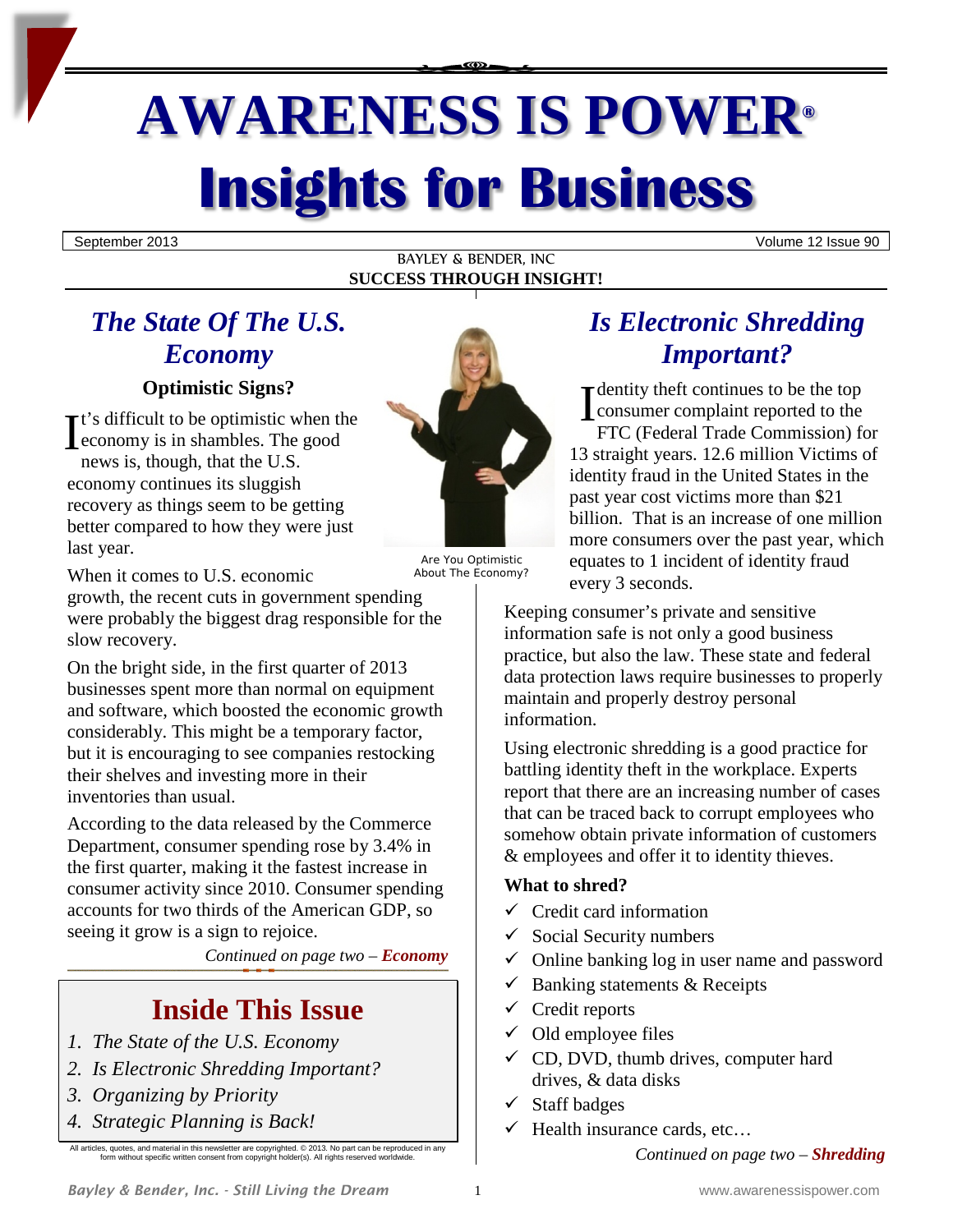#### *Continued from page one – Economy*

For example, the amount spent on household appliances and cars, which are classified as durable goods, rose by 8.1%.

Americans are also more willing to spend more on health care, auto sales, and various financial services that promote the growth of the economy.

Even though U.S. citizens seem to be spending more than ever on various services and goods, job growth continued at the same pace compared to

how it was in the last quarter of 2012.

Should we be optimistic about the growth of the GDP during the months to come? Since the sequester is



taking effect as we speak, we may see a slower growth in the U.S. economy during the third quarter of 2013, mostly due to the fact that government spending promotes economic boost.

Let's just hope that companies as well as individuals continue to have confidence in the economic growth as we saw during the first quarter of 2013.

*If you have any questions about this article, or about how we can help you with your current performance, leadership, strategy, and/or hiring needs, contact us today!*

~ Written for us by our associate Gary Sorrell, Sorrell Associates, LLC. Copyright protected. All rights reserved.

## *Did You Know?*

*Gold is so rare that the world pours more steel in an hour than it has poured gold since the beginning of recorded history.*

*Due to its high value, most gold discovered throughout history is still in circulation. However, it is thought that 80% of the world's gold is still in the ground.*



*The last time Olympic gold medals were made entirely of* 

*gold was in 1912. Currently, the gold medals are required to be covered in just six grams of gold.*

#### *Continued from page one – Shredding*

#### **How to destroy sensitive information**. If you

have an incinerator on location, this is a great way to completely destroy sensitive information. If not, shredding is the way to go.



#### **Shredding options:**

• **Purchase Paper Shredders:** This is convenient but not always the most secure. Utilizing a shredding service will give consumers peace of mind if they are concerned about their private information.

• **Off-Site Professional Shredding:** These companies haul your collected private information to an off-site secure facility and shred it there. In many cases, this is sufficient but not as secure as mobile shredding.

• **Mobile Professional Shredding**: This is where a mobile shredding unit is brought to your company and all documents are shredded on site. No un-destroyed information leaves your place of business.

The more sensitive the information, the more important it is to have it destroyed securely.



Appropriate handling of personal sensitive information is the responsibility of everyone in the organization. Inform everyone about the importance of properly handling of sensitive information and the security procedures your organization

has implemented. Do not take a chance!  $\blacklozenge$ 

~ Written for us by our associate Gary Sorrell, Sorrell Associates, LLC. Copyright protected. All rights reserved.



Wh[ether you are an attorney, manager or student, writing](http://www.dailywritingtips.com/)  skills are essential to your success. The rise of the information age – with the proliferation of e-mails, blogs and social networks – makes the ability to write clear, correct English more important than ever.

Daily Writing Tips is about that. Every day we'll send you a grammar, spelling, punctuation or vocabulary tip. If you don't want to miss a single post you can grab ou[r RSS Feed,](http://feeds.feedburner.com/DailyWritingTips) or [subscribe by email.](http://www.feedburner.com/fb/a/emailverifySubmit?feedId=924492&loc=en_US)

Check out the web site at: [www.dailywritingtips.com](http://www.dailywritingtips.com/)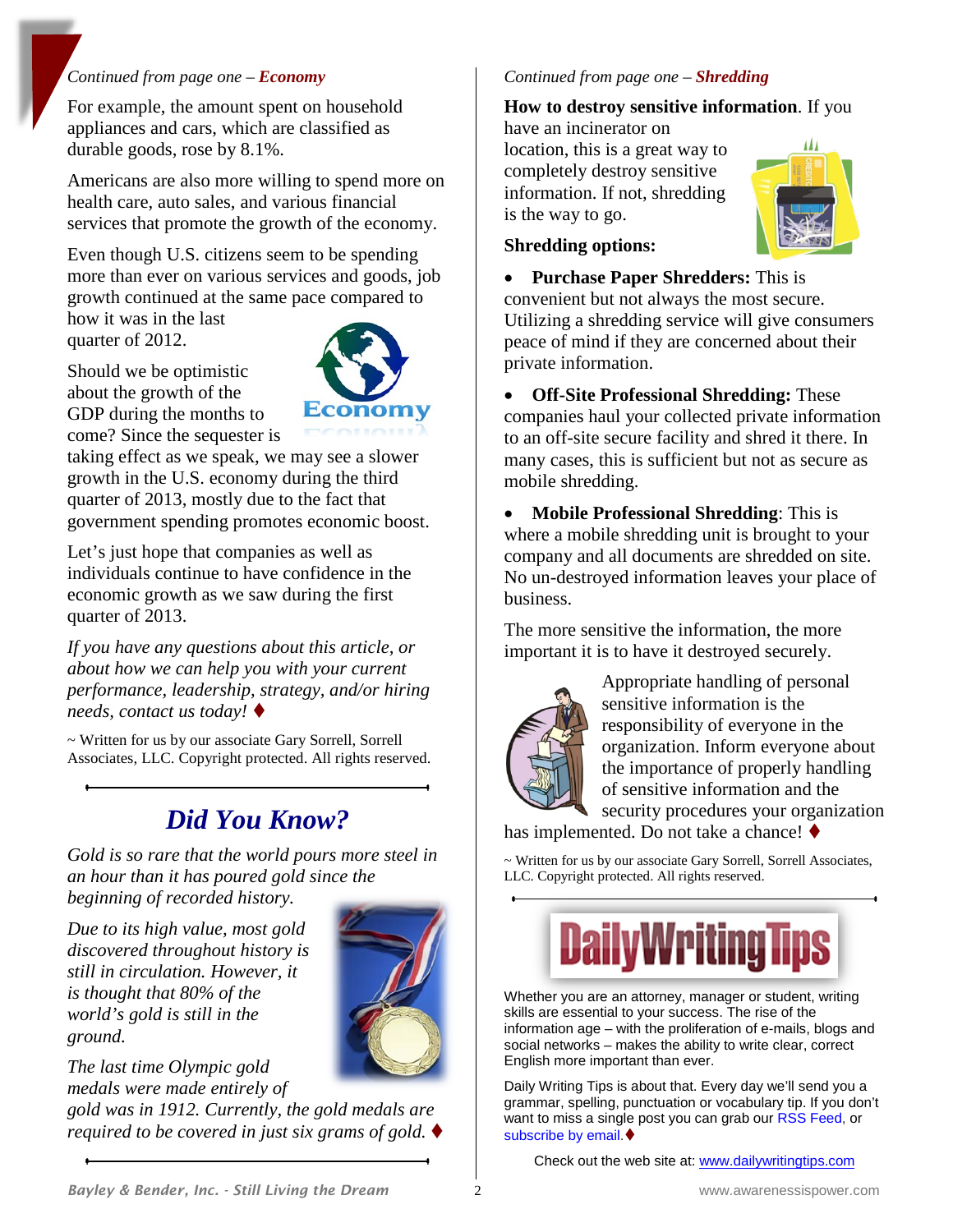## *Organizing By Priority*

#### *A time management skill to help you be more productive*

**T** et in the habit of organizing and prioritizing your day. You will Get in the habit of organizin<br> **G** become <u>more</u> productive.

This is a proven simple way to saving time, being organized, and increasing productivity. Before leaving the office at the end of the day, or first thing the next morning, make a list of everything that needs to be done. Next, prioritize your list.

Give each one an A, B, C, D, or E priority mark.

**A** – Must be done first – very important. Serious consequences if you do not get it done. Often this is a task you don't want to do and have procrastinated to get done. Think about the sense of accomplishment you will have once it is complete. In addition, you get to check it off your list.

**B** –A 'should do' task with mild consequences. (Never do a B task before the A tasks are done)

 $\overline{A}$  -Must do now

**C** – Nice to do, but no consequences

whether you do it or not. Has little or no affect in your work life. (Most people spend half of their time here)

**D** – Something you can delegate. This frees up your time to work on the 'A' tasks.

**E** – Eliminate all together and it makes absolutely no difference. It



may have been a higher priority task previously but is no longer important.

Remember, not everything has to be done today. However, if you have several 'A' tasks, give them a priority too. A1, A2, A3, etc… A1

being the most important and the task you should tackle first.

Practice discipline and start working on your prioritization list right away.

### *Focus on results…. Not activity.*

*If you have any questions about this article, or about how we can help you improve your organization skills, contact us today!*

~ Written for us by our associate Gary Sorrell, Sorrell Associates, LLC. Copyright protected worldwide. All rights reserved.

*"Successful organizing is based on the recognition that people get organized because they, too, have a vision."*  ~ *Paul Wellstone*



#### **Customer Service… Seven Laws of Satisfaction**

These customer-satisfaction laws will keep you ahead of your competition, says Ken Makovsky of Makovsky and Co.:

- 1. **Treat** the customers you have as though they're prospects.
- 2. **View customers** as partners members of your team.
- 3. **Consider recruitment** as serious business — and hire only the best.
- 4. **Give your** staff members the tools they need to build skills and develop professionally. Evaluate them on what they accomplish, not hours worked.
- 5. **Prepare for** the inevitable conflicts that arise in any customer relationship with this thought in mind: "It's how you handle problems that sets one professional or organization apart".
- 6. **Invite customer** complaints instead of just responding to what comes in.
- 7. **Foster exchanges** among your organization's groups and individuals to get their ideas on how to better satisfy customers.

Adapted from Communications Briefings: *The Public Relations Strategist*, cited in *Executive Report on Customer Satisfaction,* New York, NY

View my profile on Find me on Linked **in Facebook** 



*12 Issues for Only \$97*